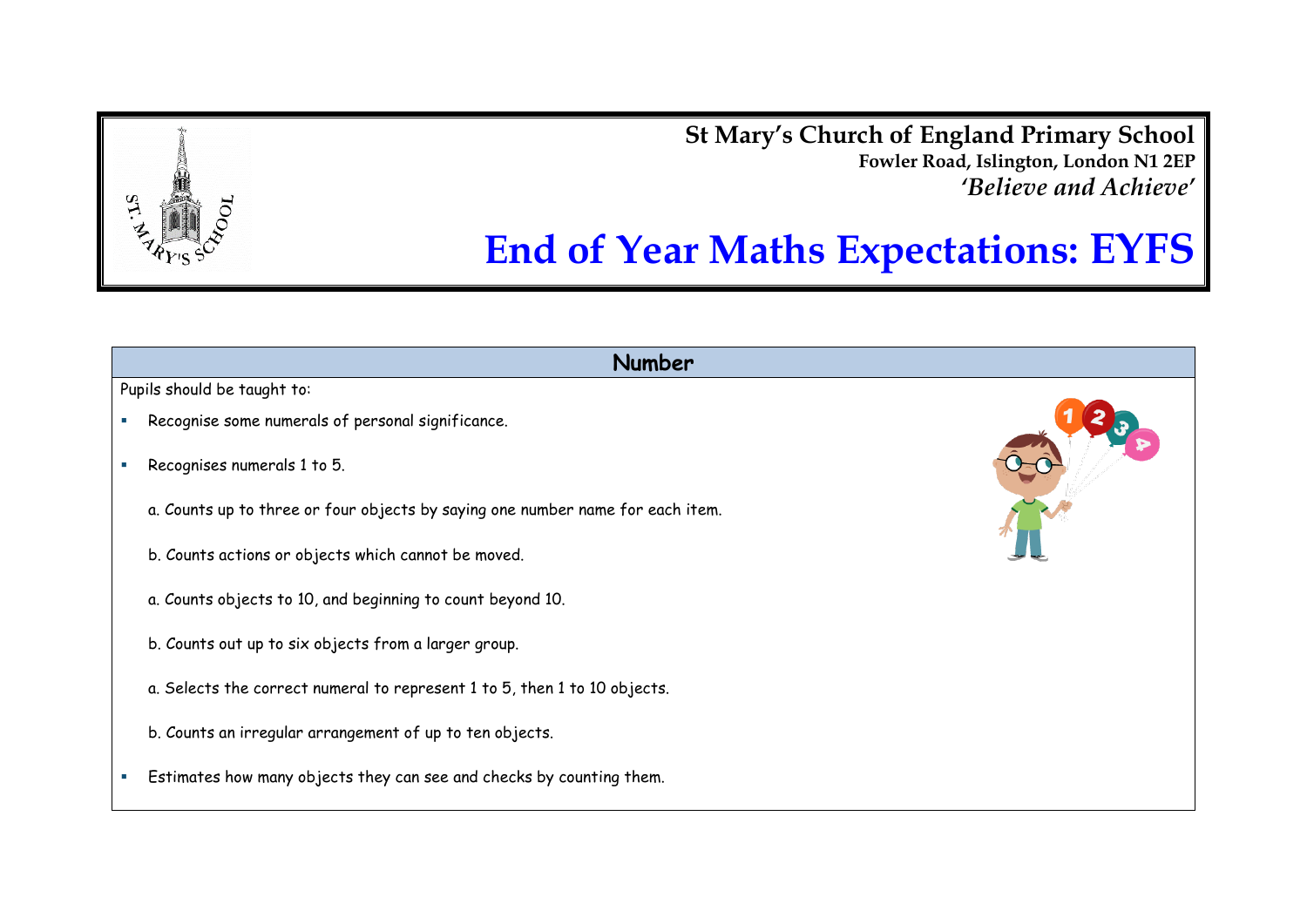- Uses the language of 'more' and 'fewer' to compare two sets of objects.
- Finds the total number of items in two groups by counting all of them.
	- a. Says the number that is one more than a given number.
	- b. Finds one more or one less from a group of up to five objects, then ten objects.
- In practical activities and discussion, beginning to use the vocabulary involved in adding and subtracting.
- Records, using marks that they can interpret and explain
- Begins to identify own mathematical problems based on own interests and fascinations.
- Children count reliably with numbers from one to 20, place them in order and say which number is one more or one less than a given number. Using quantities and objects, they add and subtract two single-digit numbers and count on or back to find the answer. They solve problems, including doubling, halving and sharing.

## **Shape, Space and Measure**

Pupils should be taught to:

- Beginning to use mathematical names for 'solid' 3D shapes and 'flat' 2D shapes, and mathematical terms to describe shapes.
- Selects a particular named shape.
- Can describe their relative position such as 'behind' or 'next to'.
- Orders two or three items by length or height.